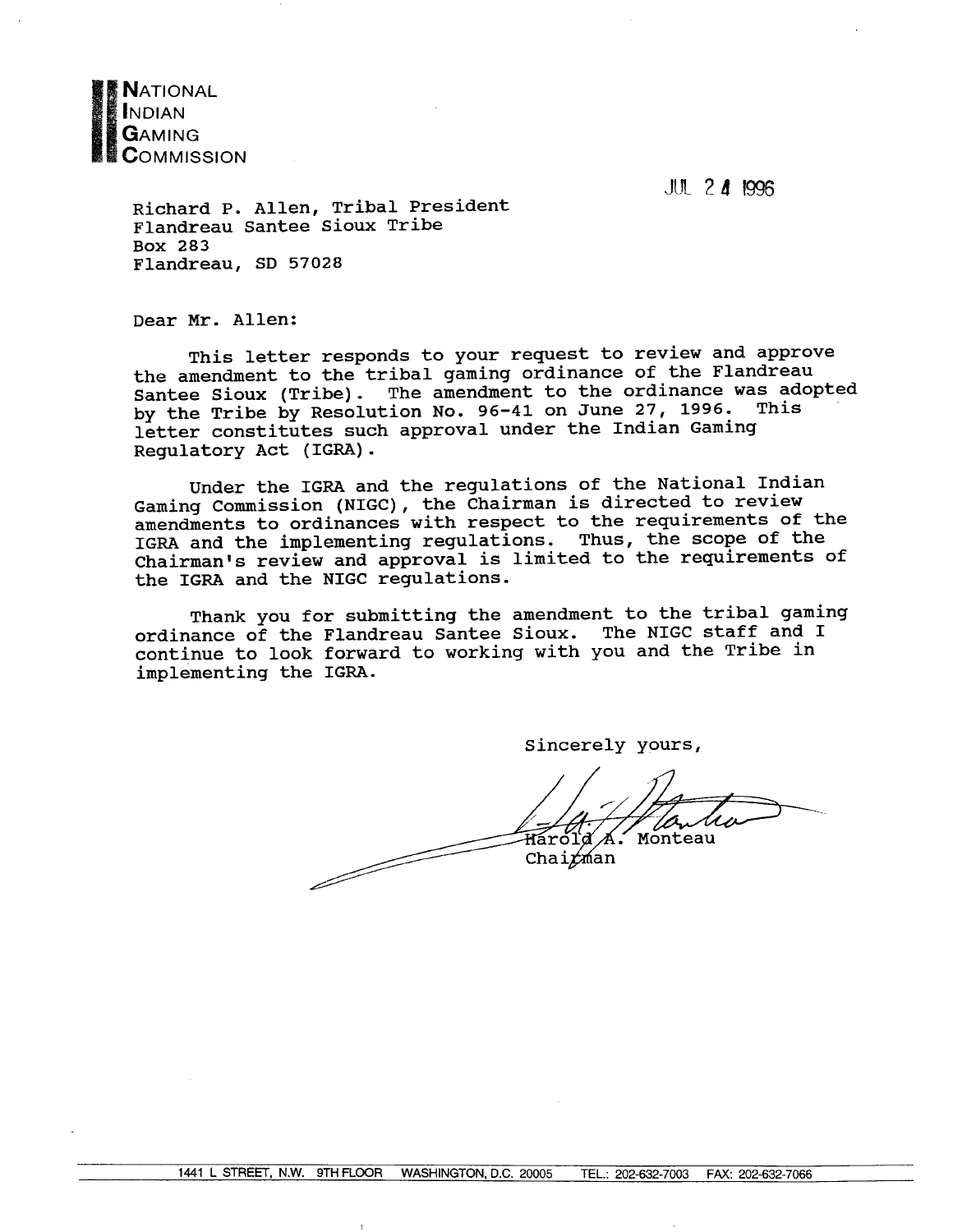

#### **RESOLUTION NO. 96-41**

- WHEREAS, the Flandreau Santee Sioux Tribe is a federally recognized Indian tribe with a Constitution and approved by the Secretary of the Interior, and
- WHEREAS, Article VIII, Section  $1$  (f) of the Tribe's Constitution expressly grants to the Flandreau Santee Sioux Executive Committee the power to promulgate and enforce ordinances, and
- WHEREAS, the Flandreau Santee Sioux Executive Committee believes that it would be in the best interest of the Flandreau Santee Sioux Tribe to regulate and control gaming on the Flandreau Santee Sioux Reservation, and
- WHEREAS, the Flandreau Santee Sioux Executive Committee believes that the Title XVII Class I11 Gaming Ordinance and related gaming regulations and control of gaming on the Flandreau Santee Sioux Reservation.
- NOW THEREFORE BE IT RESOLVED, that the Flandreau Santee Sioux Executive Committee hereby approves and adopts the attached Title XVII Class I11 Gaming Ordinance and related gaming regulations which replaces the same which was previously approved and adopted by the Flandreau Santee Sioux Executive Committee on February 22, 1996.

#### **CERTIFICATION**

The foregoing Resolution was duly enacted and adopted on this **d.? <sup>34</sup>** day of June, 1996 by the Flandreau Santee Sioux Executive Committee at which a quorum was present by a<br>Executive Committee at which a quorum was present by a<br>vote of  $\searrow$  for, <u>0</u> against, and  $\searrow$  not voting.

XV. E. Ques Q. Richard P. Allen<br>Gordon E. Xnes, J. Richard P. Allen<br>Tribal Secretary "Tribal President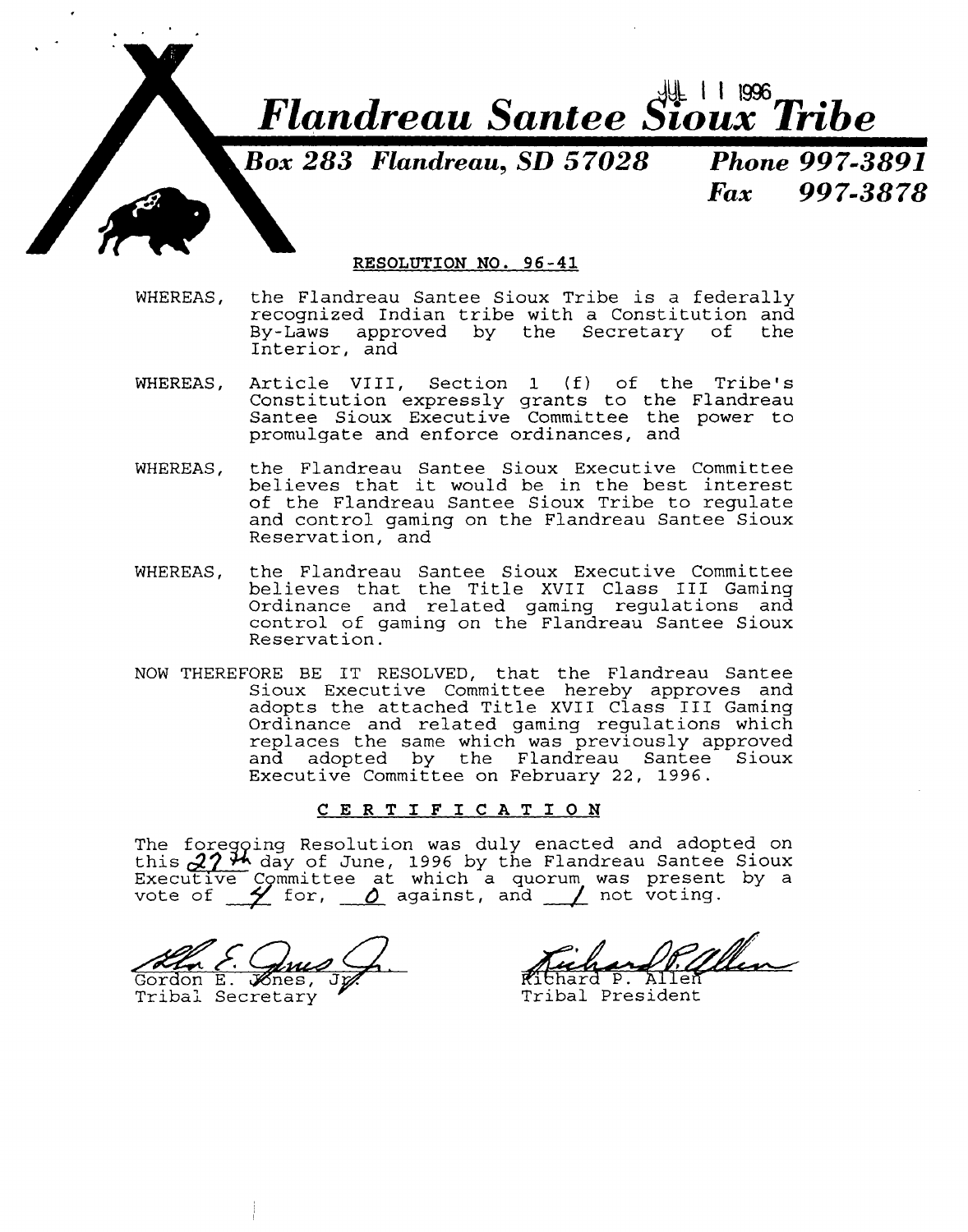# **TITLE 17 CLASS Ill GAMING**

### **CHAPTER I GENERAL PROVISIONS**

**Section 17-1-1. Title.** This Ordinance shall be known as the Flandreau Santee Sioux Gaming Ordinance. It is promulgated pursuant to Article VIII, Section 1 (f) of the Flandreau Santee Sioux Tribal Constitution.

**Section 17-1-2. Purpose.** The purpose of this title is to regulate the conduct of Class Ill Gaming on the Flandreau Santee Sioux Reservation. Class Ill Gaming is

- 1. All gaming activities shall be conducted exclusively on the tribal lands of the Flandreau Santee Sioux Tribe.
- **2.** All gaming activities shall be conducted under the exclusive control and responsibility of the Flandreau Santee Sioux Tribe.
- **3.** All proceeds of the gaming activities authorized by this ordinance and received by the Tribe shall be used to promote the health, education and welfare of the Flandreau Santee Sioux Tribe.
- **4.** The Flandreau Santee Sioux Tribe shall receive at least sixty percent (60%) of the net revenues of all gaming activities conducted pursuant to this Ordinance.
- **5.** Annual audits shall be required of all gaming activities. Such audits shall be conducted by an independent auditing firm. Such audits shall be made available to Tribal members upon written request to the committee. \*
- 6. Annual audits shall be required of all businesses or entities who enter into any contract for goods and/or services related to gaming actitvites where? such contract is for \$25,000.00 or more. **3 a.**  .
- **7.** The Committee may, at its discretion, issue per capita payments of gaming proceeds to tribal members. The Committee shall notify tribal members that such per capita payments are subject to federal income tax.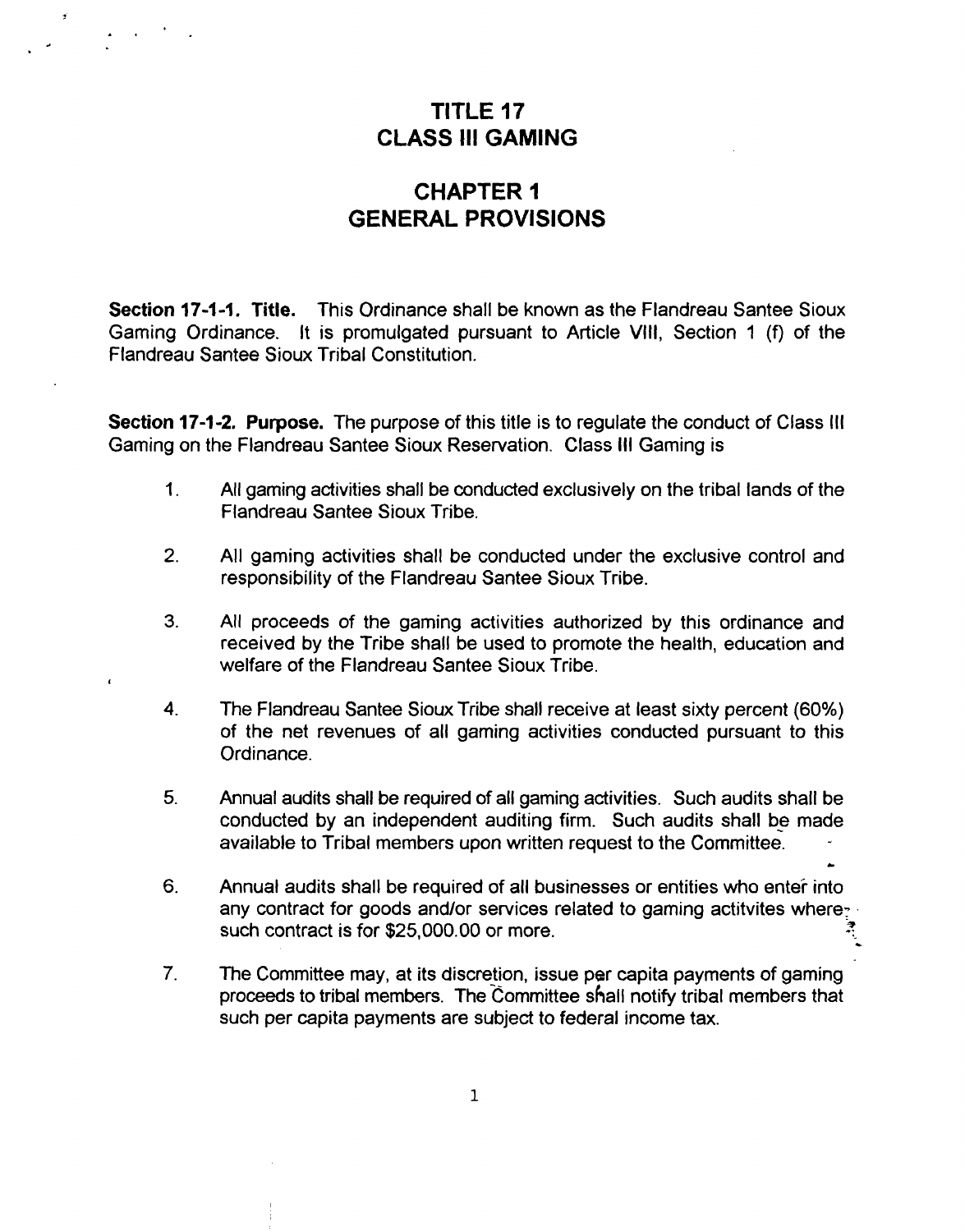#### **Section 17-1 -3. Definitions:**

 $\mathbf{z} = \mathbf{z} \in \mathbb{R}^{N}$ 

- **1. Bet:** A bet is an amount placed as a wager in a game of chance;
- 2. **Blackjack:** Blackjack is a card game played by a maximum of seven players in which each player bets against the dealer, The object of the game is to draw cards whose value will equal or approach twentyone without exceeding that amount and win amounts bet, payable by the dealer, if the player holds cards more valuable than the dealer's cards;
- **3. Boundaries:** Boundaries mean the boundaries of the Flandreau Santee Sioux Reservation, Moody County, South Dakota;
- 4. **Class I1 Gaming:** Class II Gaming means all forms of gaming defined as Class II in Section 4(7) of the Indian Gaming Regulatory Act, 25 U.S.C. § 2703 (7).
- 5. **Class Ill Gaming:** Class Ill Gaming means all forms of gaming defined as Class Ill in Section **4(8)** of the Indian Gaming Regulatory Act, 25 U.S.C. § 2703(8).
- **6. Commission:** Commission means the tribal commission on gaming;
- 7. **Committee:** Committee means the Executive Committee of the Flandreau Santee Sioux Tribe duly elected pursuant to the Constitution of the Flandreau Santee Sioux Tribe;
- 8. **Gaming:** Gaming is any game or contest of chance whereby one risks money or tokens no matter how conceived or operated and includes, but is not limited to, every game described in this Ordinance;
- **9. Gaming Employee: A** Gaming Employee is any person employed by a business hosting gaming to work directly with the gaming portion of that business;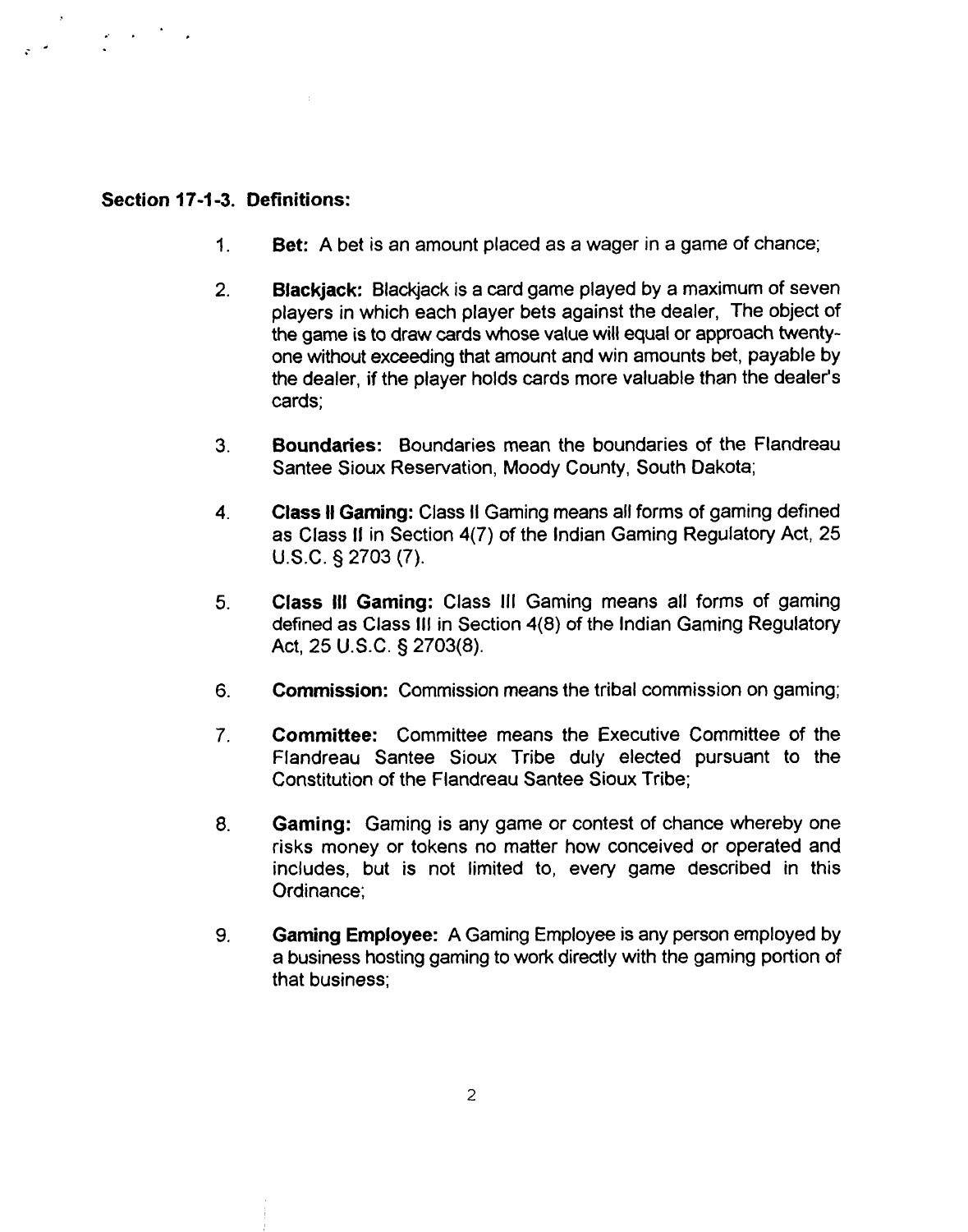- 10. **Gaming Equipment:** Gaming Equipment means any gaming equipment that is authorized by this Ordinance and which requires licensing;
- 11. **Gaming License:** Gaming License means any license issued by the commission pursuant to this Ordinance which authorizes any person to engage in gaming on the Flandreau Santee Sioux Reservation. ;
- 12. **Key Employee:** Key Employee means:

 $\mathcal{L}^{\text{max}}(\mathcal{L})$  .

(A) A person who performs one or more of the following functions:

- (1) Bingo caller;
- (2) Counting room supervisor;
- (3) Chief of security;
- **(4)** Custodian of gaming supplies or cash;
- (5) Floor manager;
- (6) Pit boss;
- (7) Dealer;
- 
- (8) Croupier; Approver of credit; or

(10) Custodian of gambling devices including persons with access to cash and accounting records within such devices;

(B) If not otherwise included, any other person whose total cash compensation is in excess of \$50,000 per year; or

(C) If not otherwise included, the four most highly compensated persons in the gaming operation.

- 13. **Licensed Gaming Establishment.** Licensed Gaming Establishment means any premises licensed pursuant to this Ordinance where gaming is conducted;
- 14. **Licensee:** A Licensee is any person licensed under this Ordinance; *7.* -
- 15. **Licensing Authority:** Licensing Authority means the tribal commission on gaming;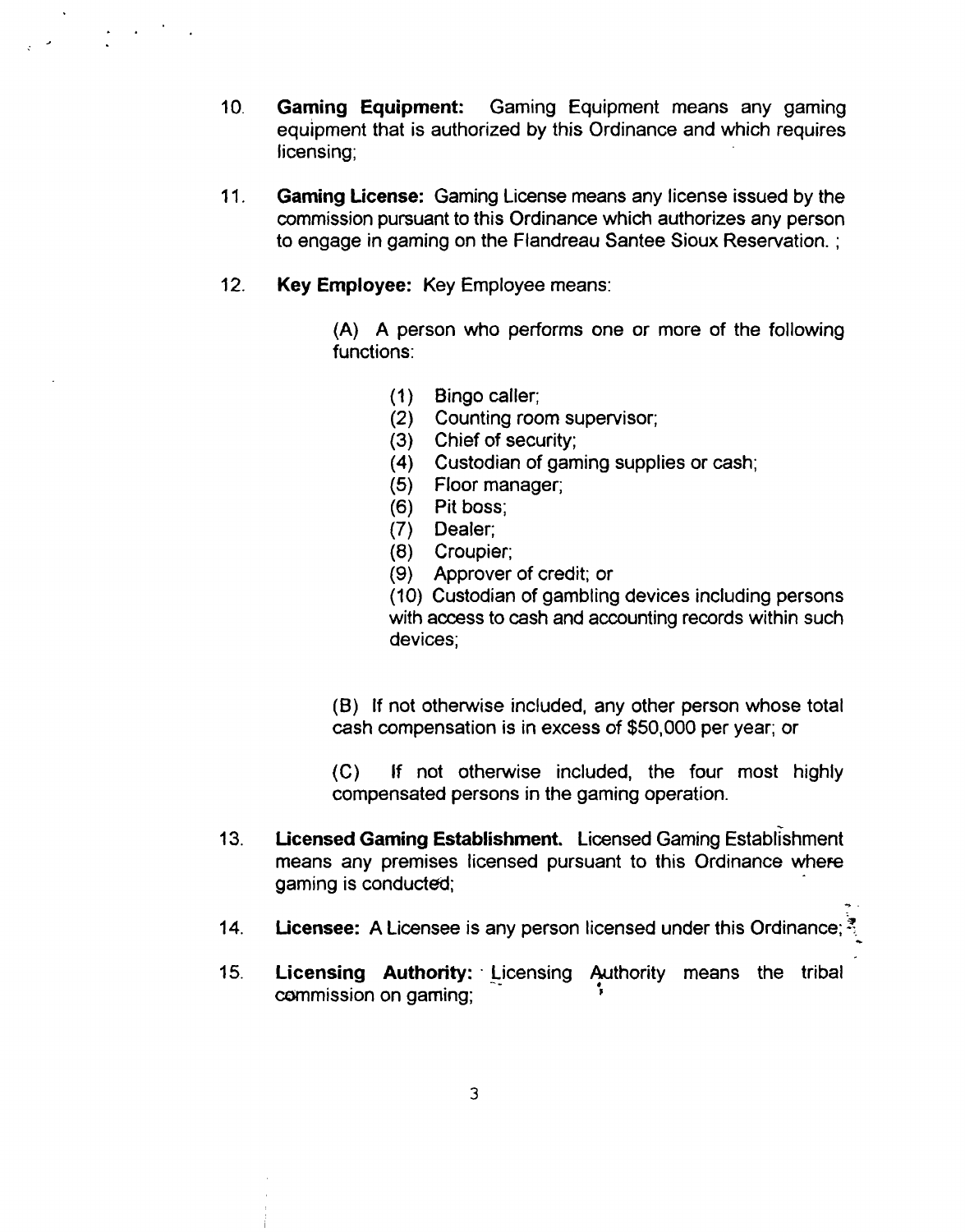16. **Net Revenues:** Net revenues means gross gaming revenues of a tribal gaming operation less--

 $\frac{1}{2} \left( \frac{1}{2} \right)^{2} \left( \frac{1}{2} \right)^{2} \left( \frac{1}{2} \right)^{2}$ 

**(A)** Amounts paid out as, or paid for, prizes, and

**(0)** Total gaming-related operating expenses, excluding management fees.

- 17. **Poker:** Poker is a card game played by a maximum of ten players who are dealt cards by a non-player dealer. The object of the game is for each player to bet the superiority of his own hand and win the other players' bets by either making a bet no other player is willing to match or proving to hold the most valuable cards after all the betting is over. Poker includes draw, stud or low ball or any combination thereof;
- **18. Primary Management Official: A** Primary management official is:
	- **(A)** The person having management responsibility for a management contract;
		- **(0)** Any person who has authority:
			- **(1)** To hire and fire employees;
			- (2) To set up working policy for the gaming operation; or
		- **(C)** The chief financial officer or other person who has financial management responsibility.
- **19. Slot Machine: A** Slot machine is any mechanical, electrical, or other device, contrivance, or machine which, upon insertion of a coin, token or similar object, or upon payment of any consideration whatsoever, is available to play or operate, the play or operation of which, whether by reason of the skill of the operator or application of the element of chance, or both, may deliver or entitle the person playing or operating the machine to receive cash premiums, merchandise, tokens or anything of value whether the payoff is made automatically from the machine or in any other manner;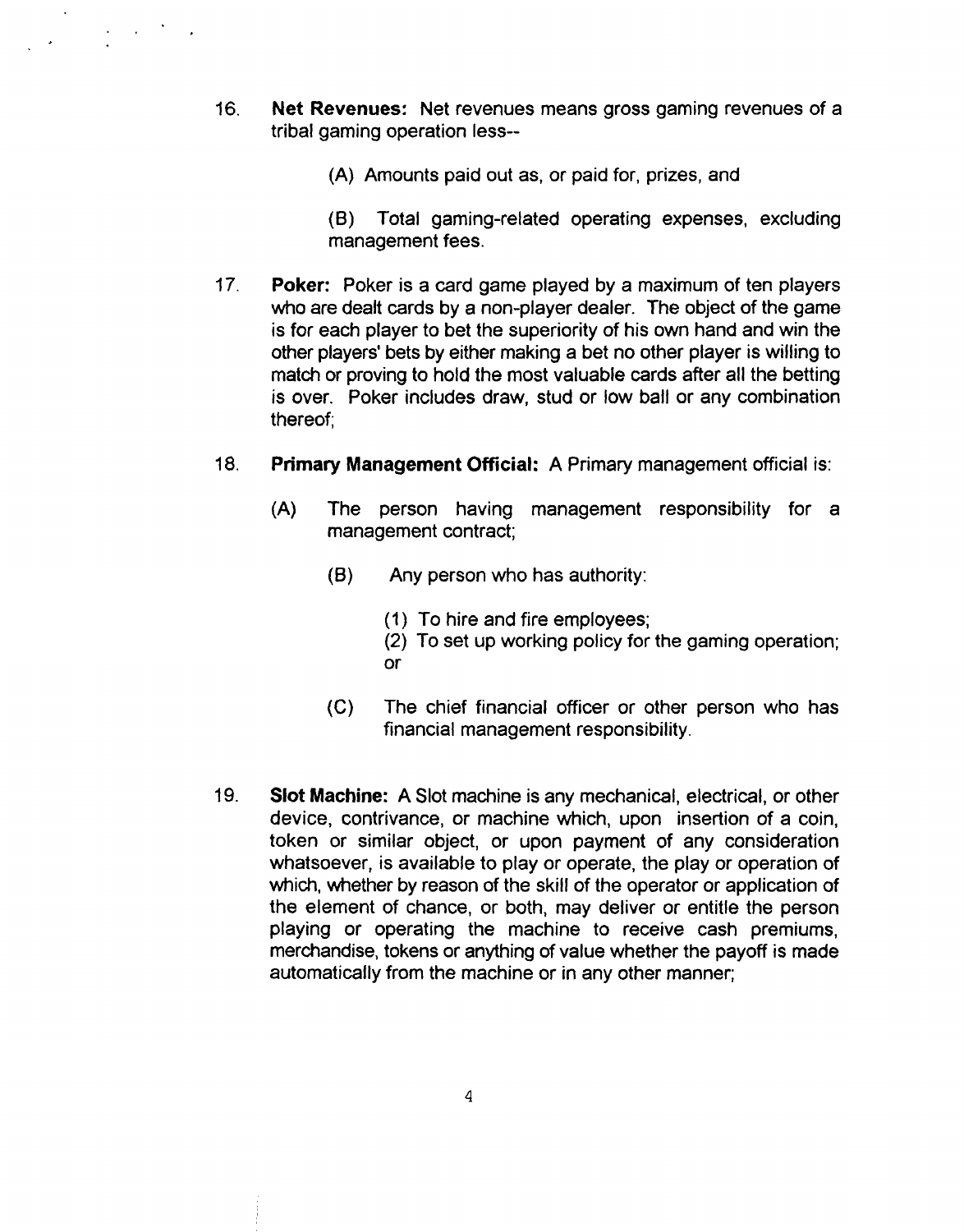#### **CHAPTER 2 GAMES PERMITTED**

**Section 17-2-1. Games Permitted.** Poker, Blackjack, slot machines, and video lottery machines are expressly authorized by this Ordinance and such other gaming as may be approved by legislative act of the State of South Dakota. All gaming authorized by this ordinance may be operated and maintained within the boundaries of the Flandreau Santee Sioux Reservation, subject to the provisions of this ordinance.

### **CHAPTER 3 TRIBAL COMMISSION ON GAMING**

**Section 173-1. Regulation of Gaming.** All gaming activity authorized by this ordinance shall be regulated by the tribal commission on gaming.

**Section 173-2. Gaming Commission.** There is hereby created the Flandreau Santee Sioux Tribal Commission on Gaming.

- 1. Qualifications: The Commission shall consist of three (3) citizens of South Dakota who may be members of the Flandreau Santee Sioux Tribe. Persons selected as members of the Commission shall be of good moral character and shall not have been convicted, in any court of competent jurisdiction, of a felony or crime involving moral turpitude, unless the sentence and/or probation for such conviction shall have been completed ten years prior to the date of appointment. **<sup>9</sup>**
- 2. Appointment: There shall be appointed three (3) members of the  $\frac{3}{2}$ Commission who shall be appointed by the Executive Committee of the - Flandreau Santee Sioux Tribe.' Members shgll be appointed to staggered terms cdnsisting of two (2) two-year terms and one (1 ) one-year term. The inltial members shall draw lots to determine which member shall hold each term. Thereafter, each member shall serve the term to which helshe is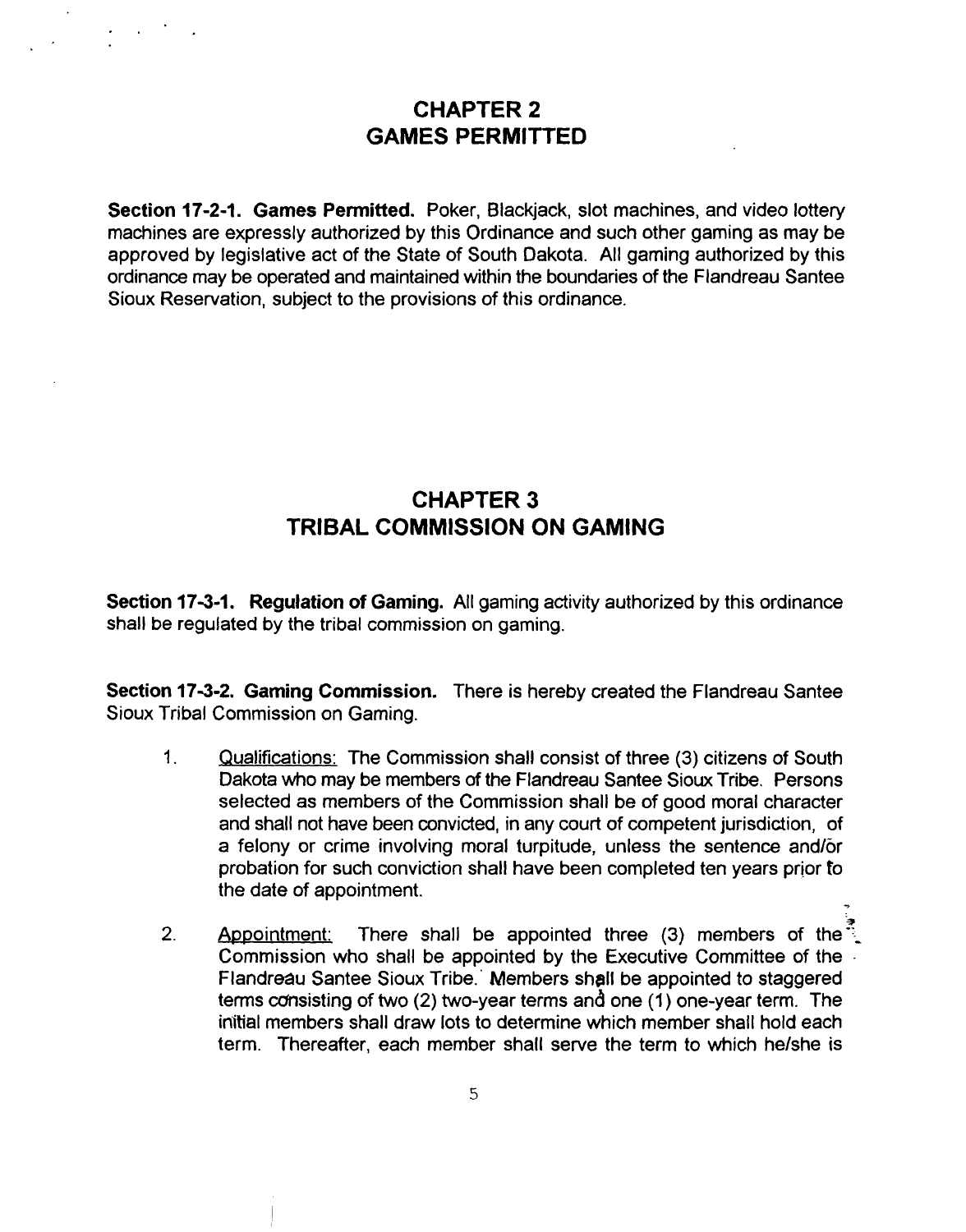appointed. No member may serve more than two (2) full consecutive terms. commission members shall select from among themselves, a Chairperson who shall preside over the meetings of the Commission. Said Chairperson shall serve the same term as he/she would have served had he/she not been selected as Chairperson.

**3.** Removal: A Commission member may be removed, for cause, by a majority vote of the Tribal Executive Committee. Removals shall be supported by substantive evidence which would be admissible in a court of law. Any member whose removal is sought shall be notified in writing not less than (3) three days prior to a vote on removal. The member may request an informal hearing before the Executive Committee.

**Section 17-3-3. Gaming Commission Rule-Making Authority.** The Commission may promulgate rules for the orderly transaction and conduct of its business, issuance, suspension and revocation of gaming licenses, review of retail and service contracts, the conduct and operation of all gaming activities, and any other matters necessary to carry out the purposes of this Ordinance. The Commission may also promulgate rules necessary to administer complaints which may be received from the public and conduct such other investigations and inspections into the conduct of the games and the licensees and the maintenance of equipment as the Commission may deem necessary and proper.

- **1.** Promulaation of Rules. Rules shall be promulgated pursuant to Chapter 5, Flandreau Santee Sioux Tribal Commission on Gaming Rules and Regulations.
- **2.** Notices. All regulations or internal rules enacted by the Commission shall be posted in the Tribal Office. An interested party who is affected by a Commission ruling may request a hearing before the Commission and may appeal an adverse ruling to the Flandreau Santee Sioux Tribal Court pursuant to Section **174-7** of this Ordinance.

**Section 17-34. Gaming Commission Records.** lnformation and records of the Commission enumerated by this Section are confidential and may not be disclosed except pursuant to a court order. No person may use a subpoena, discovery or other applicable statutes to obtain such information or records. lnformation and records considered confidential include the following:

**1.** Tax returns of individual licensees;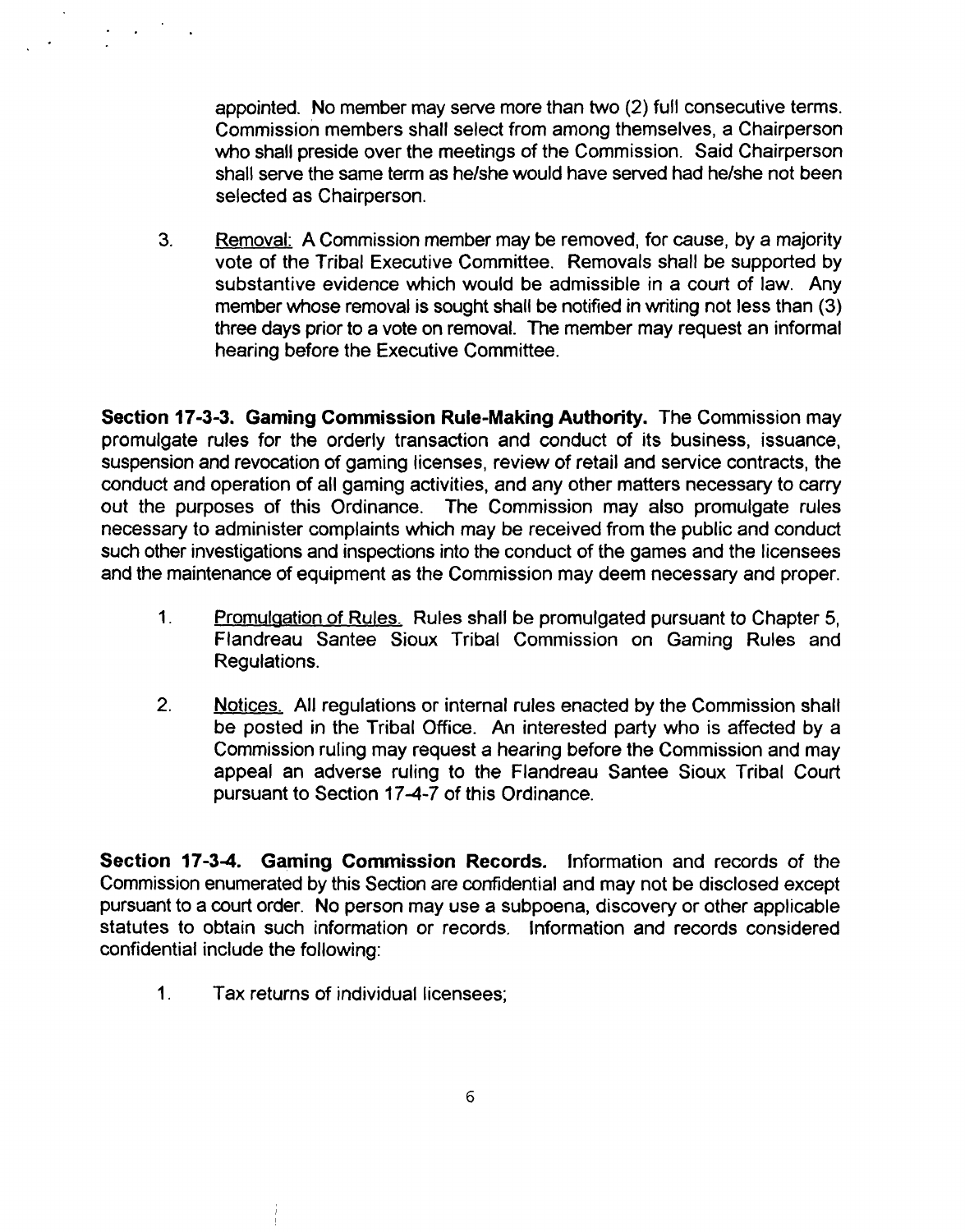- 2. Applications; credit, medical and security reports of applicants for licenses and other persons seeking or doing business with the Commission;
- **3.** Marketing, financial or sales data, the disclosure of which may be harmful to the competitive position of Flandreau Santee Sioux Tribal gaming, its licensees or persons seeking or doing business with the Commission;
- **4.** Audit work papers, worksheets and auditing procedures used by the Commission, its agents or employees.

**Section 1736. Gaming Commission Meetings.** The Commission may hold regular and special meetings at such times and places as it may deem convenient, but at least one regular meeting shall be held quarterly. **A** majority of the appointed members shall constitute a quorum of the commission, and a special meeting may be called by any two members. Each member of the commission shall receive a stipend and expenses for each regular meeting. The stipend and expenses shall be paid from fees and assessments collected by the commission.

- **1.** Purposes for Executive or Closed Sessions. The Commission may hold executive or closed meetings for any of the following purposes:
	- (A) Considering applications for licensing when discussing the background investigations or personal information;
	- **(0)** Meeting with gaming officials of other jurisdictions, the Attorney General, States Attorney or any law enforcement official relating to possible criminal violations;
	- (C) Consulting with the Executive Secretary, employees and agents of the Commission regarding possible criminal violations;
	- (D) Deliberations after hearing evidence on an informal consultation of a contested case necessary to reach a decision; or

**L.** 

(E) Discussing business strategies, marketing or pricing strategies of a: licensee or an applicant for a license if public discussion may be? harmful to the competitive position of the licensee or applicant for  $\degree$ license. **F** 

 $\overline{7}$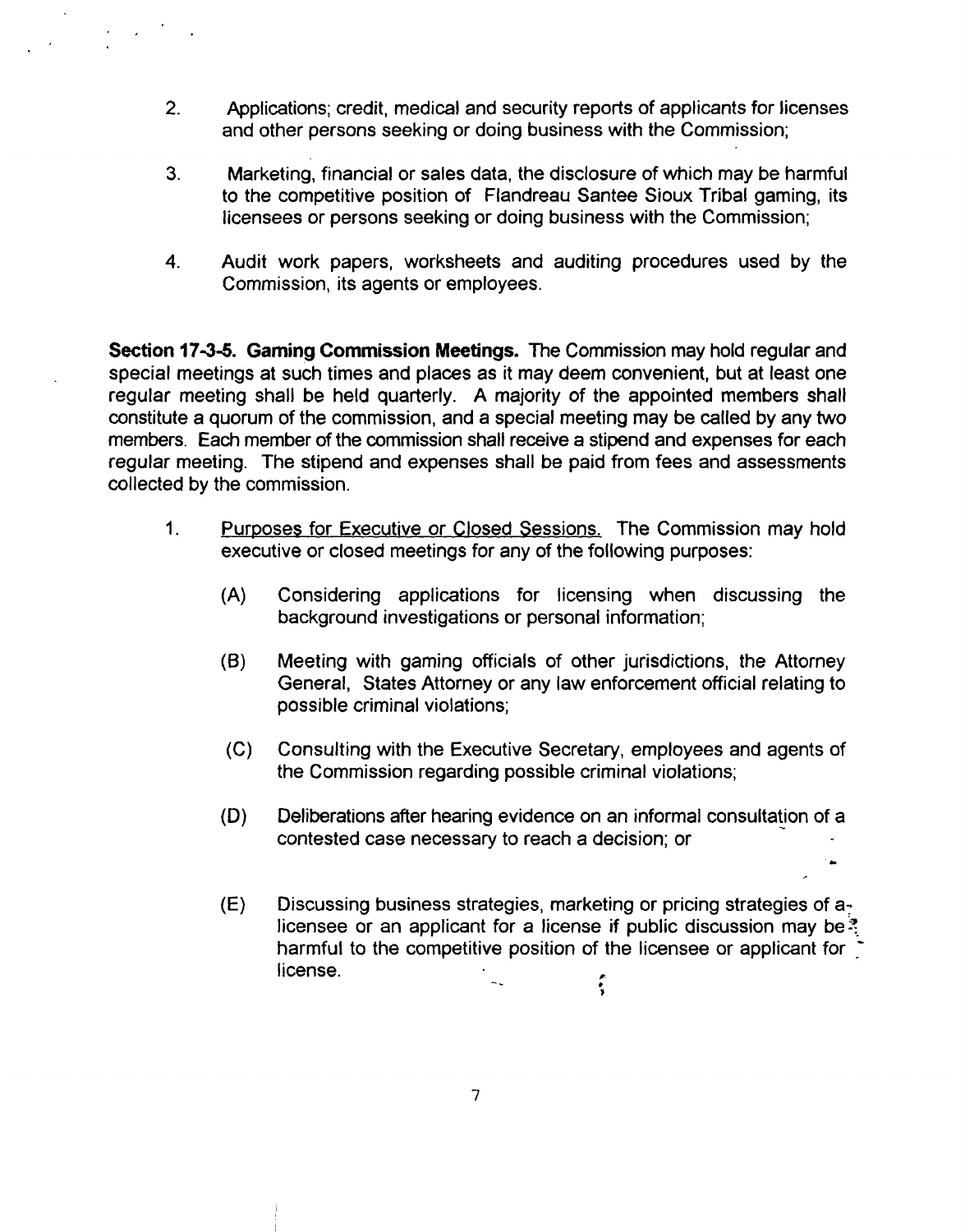**Section 173-6. Executive Secretary of Gaming Commission.** The Commission shall appoint, and may remove, an Executive Secretary who shall be responsible for the conduct of the Commission's administrative matters. The Commission shall set the annual salary of the Executive Secretary.

**Section 17-3-7. Gaming Commission Powers.** The powers of the Tribal Commission on Gaming shall be as follows:

- 1. Issue licenses, oversee and define the contract of the licensees;
- 2. Inspect and examine all premises where gaming is conducted or gaming devices or equipment are sold or distributed;
- 3. Inspect, examine, and photocopy all papers, books, and records of applicants and licensees pertaining to such application and/or license.
- **4.** Contract for legal counsel as necessary.
- **5.** Suspend or revoke for cause, any gaming license;
- **6.** Require all primary management personnel and key employees to submit to investigation as required by this Ordinance.
- 7. Promulgate any rules and regulations as may be necessary for the orderly enforcement of this ordinance.

**Section 1738. Posting of Rules.** All regulations, ordinances, or internal rules enacted by the Commission shall be posted in the Tribal Office for not less than 90 days prior to final enactment. An interested party who may be affected by a Commission rule or regulation may request a hearing before the Commission to object to said rule or regulation. An adverse ruling by the Commission regarding such rules and regulations may be appealed to the Flandreau Santee Sioux Tribal Court.

**Section 17-3-9. Appeal of Gaming Commission Actions.** Any action of the Commission is subject to appeal to the Tribal Court of the Flandreau Santee Sioux Tribe. Notice of appeal shall be filed in writing with the Commission and the FSST Clerk of Court, within ten (10) days of receipt of written notice of any action taken by the Commission. Absent such Notice of Appeal, all actions of the Commission are final.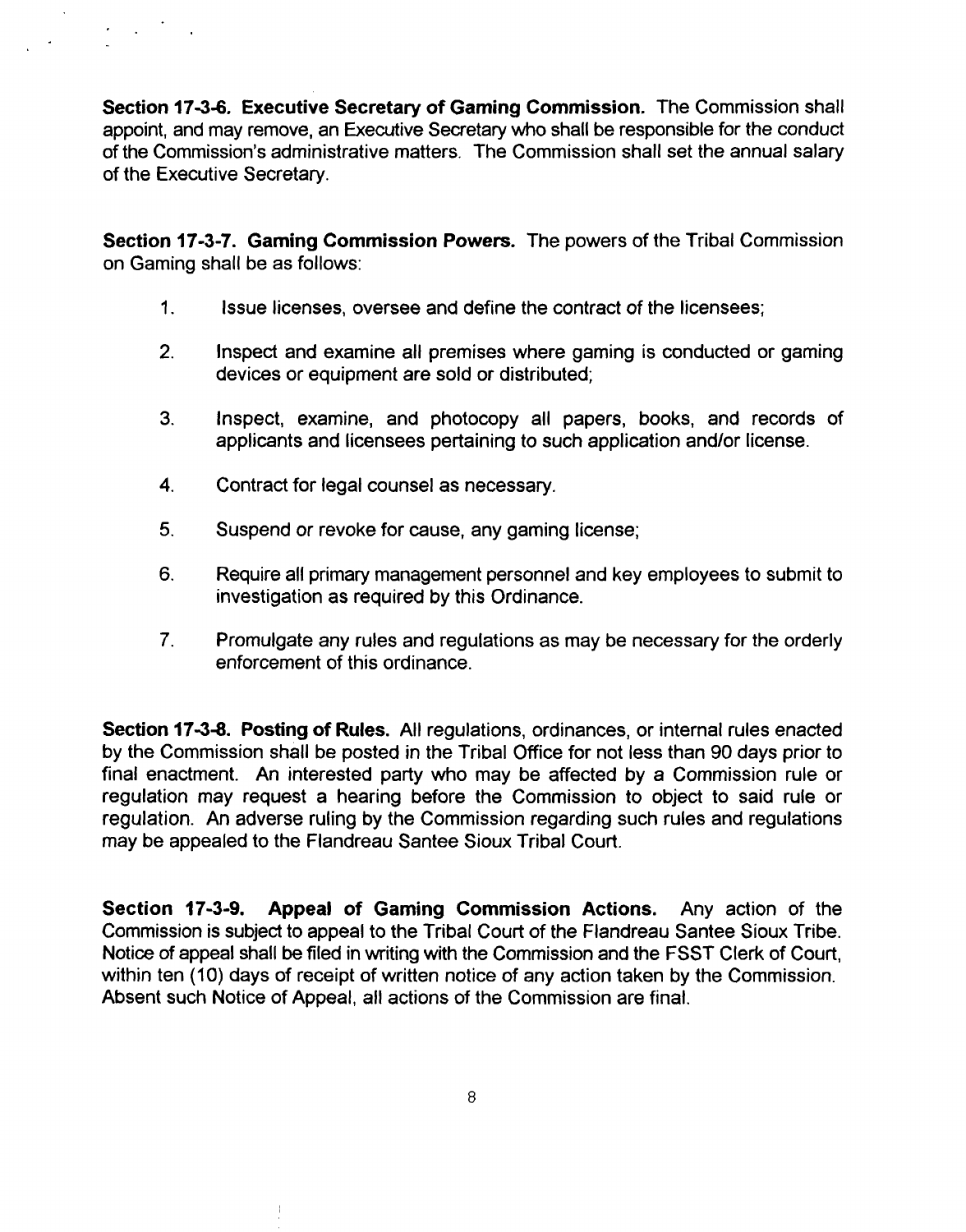**Section 17-3-10. Communication Privilege.** Communications between the Commission and the Executive Secretary relating to licensing, discipline of licensees andlor violations by licensees are privileged and confidential if made lawfully and in the course of and in furtherance of the business of the commission on gaming, except pursuant to court order after an in-camera review. The Executive Secretary or any member of the Commission may claim this privilege.

**Section 173-11. Conflict of Interest.** No officer, agent or employee of the Commission may hold a license under this Ordinance if the duties of such ofice, agency, or employment are in any manner related to the enforcement of gaming rules and regulations. No licensee under this Ordinance may employ any person who is also employed by a law enforcement agency or the Commission.

### **CHAPTER 4 APPLICATION FOR GAMING LICENSE**

**Section 174-1. Application for a Gaming License.** The Commission may approve any application for license which is complete and meets all requirements, provided the applicant is deemed to be a suitable person to hold the license and whether the proposed location is deemed suitable. **<sup>6</sup>**

- 1. License required, All persons seeking employment in a gaming establishment to work directly with the gaming portion of said establishment. must submit an application for a gaming license.
	- (A) No person shall be granted a gaming license unless he/she shall show that helshe is of good moral character, is at least 21 years of age, and that helshe is a bona fide resident of the State of South Dakota, or if a partnership or corporation, that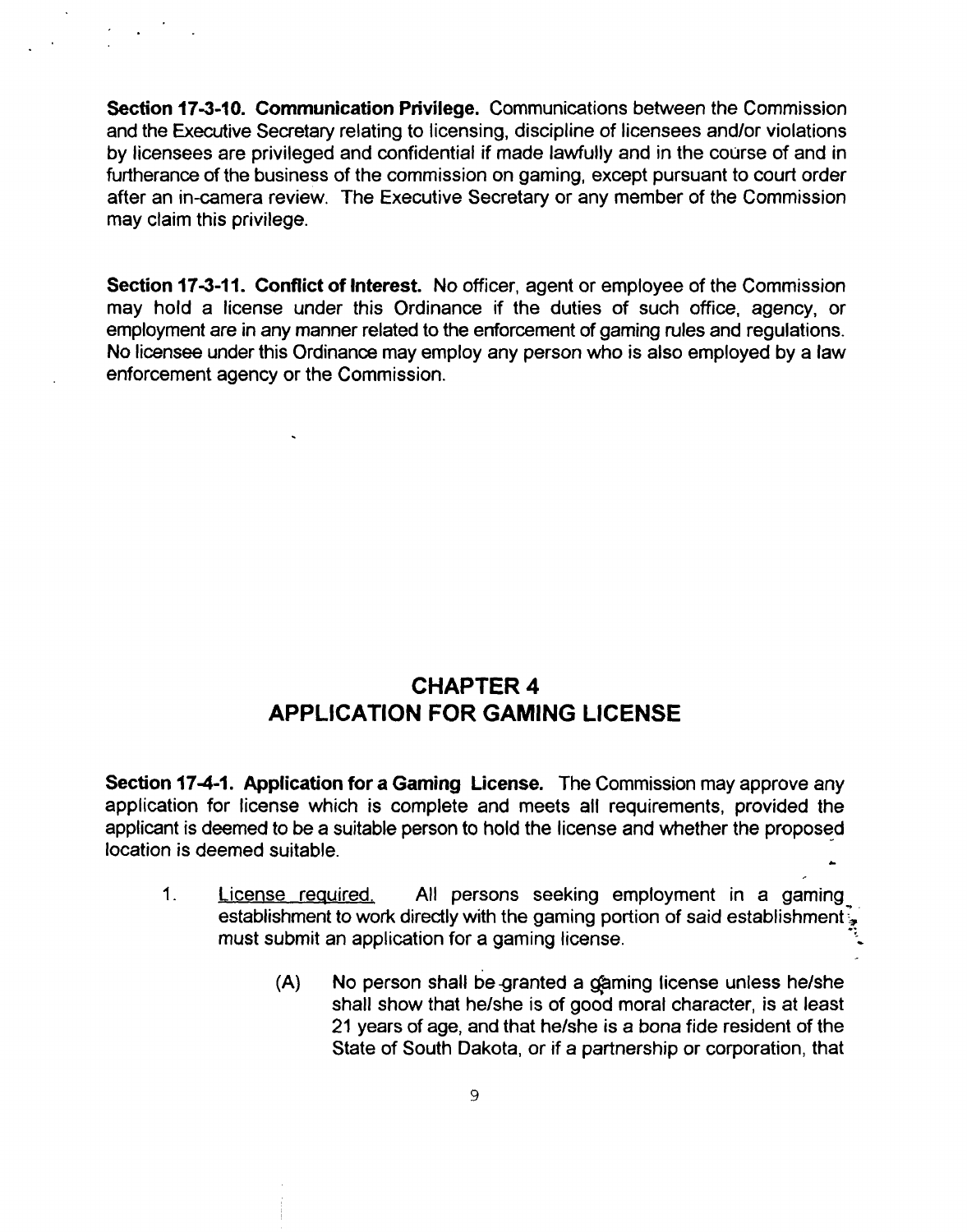a majority of the ownership interest in the partnership or corporation is owned by a bona fide resident of the State of South Dakota.

- (6) All applications for a gaming license must be accompanied by the appropriate initial application fee, which shall include the cost of investigation. Application fees are non-refundable and the applicant may be required to pay any additional costs which may arise in connection with the investigation.
- (C) Initial application fees shall vary according to the license type requested and shall be collected as follows:

(1) Slot machine operator, one thousand dollars (\$1 000.00);

(2) Card Game Operator, one thousand dollars (\$1 000.00);

(3) Video Lottery Operator, one thousand dollars (\$1 000.00);

**(4)** Employee, twenty-five dollars (\$25.00);

(5) Key employee, one hundred dollars (\$1 00.00).

2. Untrue statements. The Commission may refuse to grant a license to any applicant who makes deliberate misstatements, deliberate omissions, misrepresentations, or untruths in any part of the application or in the background investigation. Applications for all gaming licenses, regardless of position applied for, shall contain the following notice:

> A false statement on any part of your application may be grounds for not hiring you, or for firing you after you begin work. Also, you may be punished by fine or imprisonment. U.S. Code, title18, section 1001.

**3.** Backaround Investiaation. No application for a gaming license shall be deemed complete without a background investigation. Each application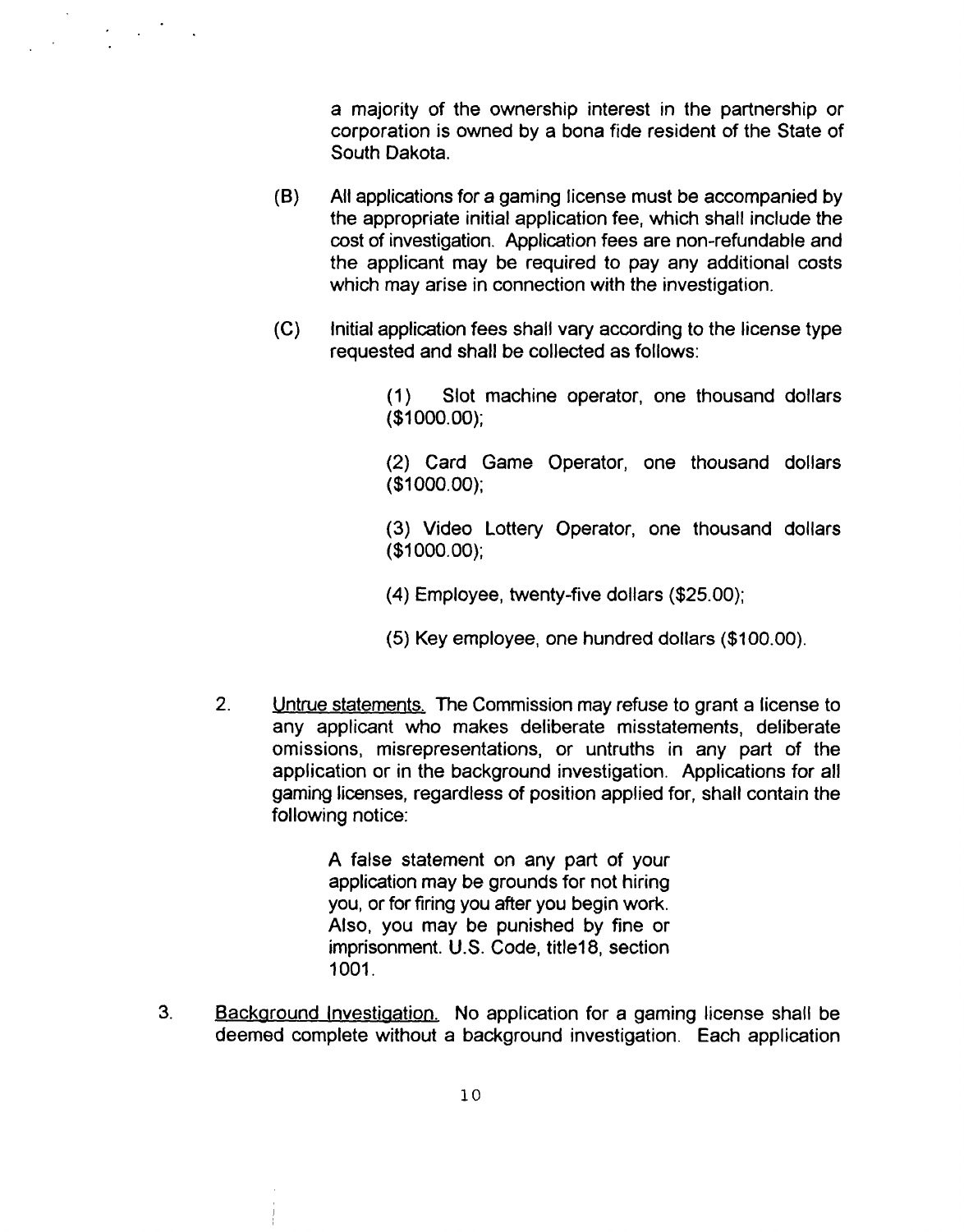submitted shall contain a release, authorizing the conduct of such investigation including fingerprints.

- (A) Fingerprints of applicants shall be submitted to the South Dakota Gaming Commission andlor the Office of the Attorney General of the State of South Dakota, pursuant to the Compact between the State of South Dakota and the Flandreau Santee Sioux Tribe, to process an investigation into the applicant's criminal history, if any, through the Federal Bureau of Investigation National Criminal Information Center.
- **(B)** The State of South Dakota shall provide the Commission with a written report regarding each applicant within 30 days of receipt of the tribe's written request for investigation.
- (C) All background investigations conducted pursuant to this section shall be conducted according to requirements at least as stringent as those listed in 25 CFR §556, 558.
- **4.** bplication forms. All application forms, regardless of position applied for, shall contain the following statement regarding the Privacy Act:

NOTICE: All applicants are advised that this personal history information is an official document and misrepresentation or failure to reveal information requested may be deemed to be sufficient cause for the refusal or revocation of a license. Applicant may be subject to fine and/or imprisonment. 18 USC §1001.

All applicants are further advised that an application for a gaming license, finding of suitability or other action may not be withdrawn without the permission of the Executive Secretary of the Flandreau Santee Sioux Tribal Gaming Commission<br>and/or the South Dakota Commission on Gaming.

All applicants are further advised of compliance with the Privacy Act of 1974. Solicitation of the information on this application is authorized by  $25$  USC  $\S2701$ , et. seq. The purpose of the requested information is to determine the eligibility of individuals to be employed in a gaming operation. This information may be disclosed to appropriate Federal, Tribal, State, local, or foreign law enforcement and regulatory agencies when relevant to civil, criminal or regulatory investigations or prosecutions or when pursuant to a requirement by a Tribe in connection with the hiring or firing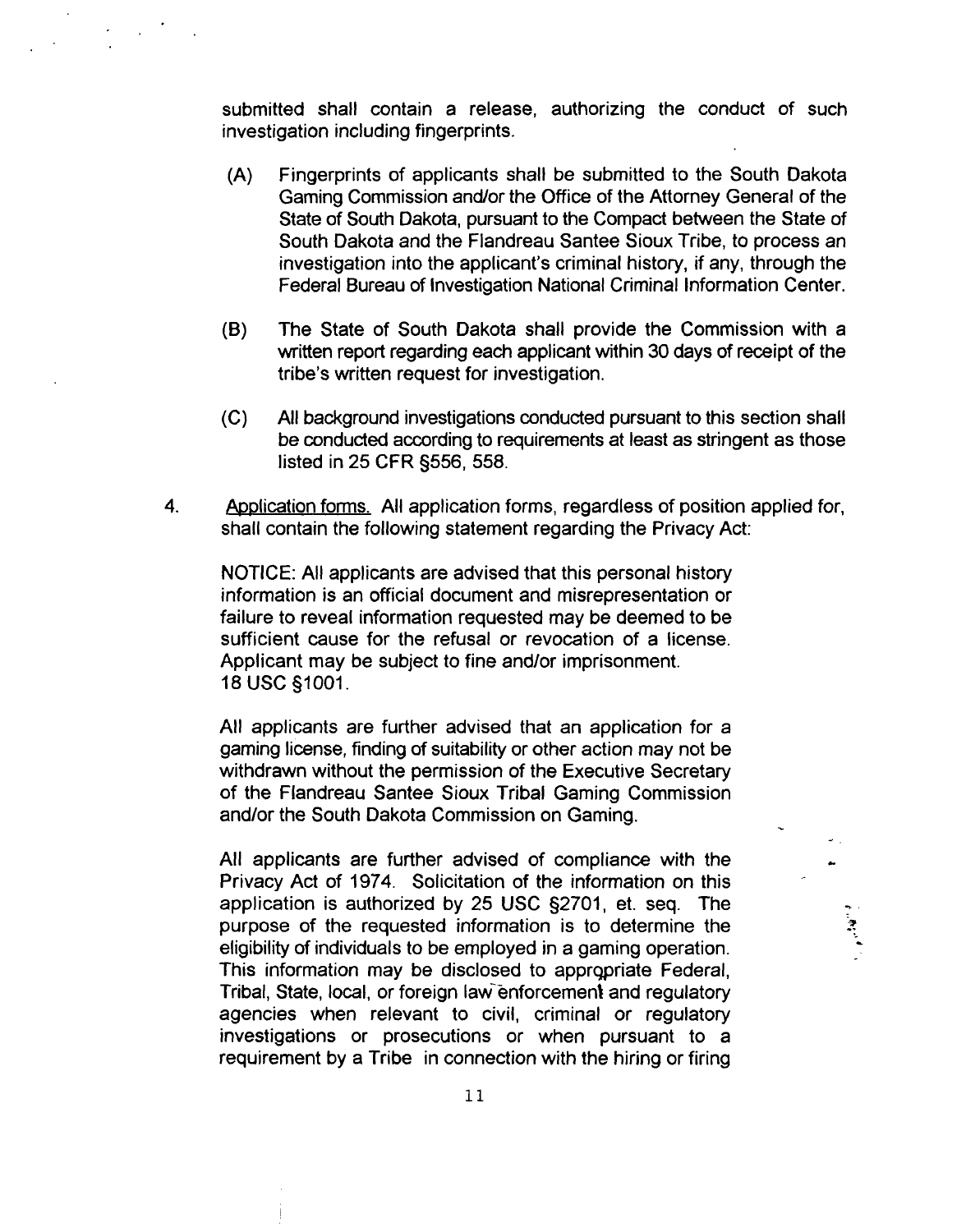of an employee, the issuance or revocation of a gaming license, or investigations of activities while associated with a tribe or gaming operation. disclosures indicated will result in the tribe's being unable to hire you in a primary management official, key employee, or support employee position. The disclosure of a Social Security number (SSN) is voluntary. However, failure to supply a SSN may result in errors in processing an application.

Each applicant applying for a gaming license must execute a Flandreau Santee Sioux Tribal Investigation Authorization and Release of Credit Information form. This will authorize the Gaming Commission to obtain a criminal record if such record exists and to obtain any financial information which is available. This form releases, waives, discharges and agrees to hold harmless the Flandreau Santee Sioux Tribe, the Tribal Commission on Gaming and designated persons, from all liability for any claim or damage resulting from the release of this information. All information gathered as a result of this investigation will be held confidential.

Each applicant is instructed that it is necessary to submit a copy of Internal Revenue Service returns for the past three (3) years. Attached is IRS Form 8821, to be completed, with name signed and printed.

5. **Submission of completed application.** Upon receipt of the written report from the State of South Dakota, the Executive Secretary shall compile the information along with his/her narrative verifying all information submitted by the applicant. When the application is deemed to be complete, the Executive Secretary shall submit said application to the Commission for final approval or disapproval.

#### **Section 17-4-2. Licensing Requirements for Key Employees and Primary Management Officials.**

1. Application Requirements. All applicants for licensing as a key employee or management official, in addition to requirements set out on Section 17-4- 1, shall complete an application with the following information: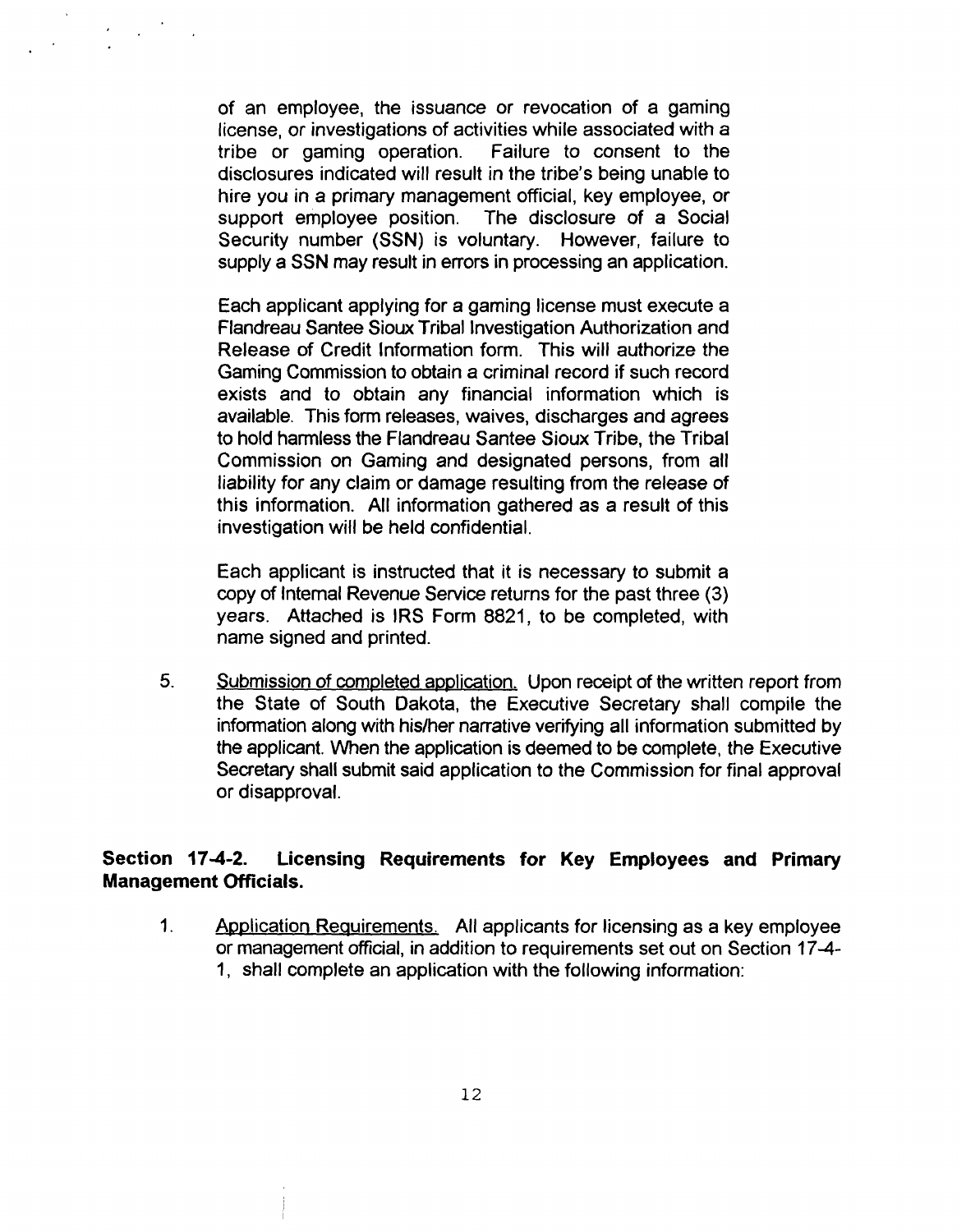- $(A)$ Full name, other names used (oral or written), social security number(s), birth date, place of birth, citizenship, gender, all languages (spoken or written);
- $(B)$ Currently and for the previous 5 years; business and employment positions held, ownership interests in those businesses, business and residence addresses, and drivers license number(s);
- $(C)$ The names and current addresses of at least three personal references, including one personal reference who was acquainted with the applicant during each period of residence listed under paragraph two of this section;
- $(D)$ **A** current business and residence telephone numbers;
- $(E)$ **A** description of any existing and previous business relationships with Indian tribes, including ownership interests in those businesses;
- $(F)$ A description of any existing and previous business relationships with the gaming industry generally, including ownership interest in those businesses;
- $(G)$ The name and address of any licensing or regulatory agency with which the person has filed an application for a license or permit related to gaming, whether or not such license or permit was granted;
- $(H)$ For each felony for which there is an ongoing prosecution or a conviction, the charge, the name and address of the court involved, and the date and disposition if any;
- $\left( \mathbf{I} \right)$ For each misdemeanor conviction or ongoing misdemeanor prosecution (excluding minor traffic violations) withing 10 years of the date of the application, the name and address of the court involved and the date and disposition; date of the application, the name and address of the court involved \*
- $(J)$ For each criminal charge (excluding minor traffic charges) whether or not there is a conviction, if such criminal charge is within 10 years ofthe date of the application and is not otherwise listed pursuant to  $\frac{3}{2}$ paragraph eight or nine of this section, the criminal charge, the name and address of the court involved and the date and disposition;

*8* 

 $(K)$ The name and address of any licensing or regulatory agency with which the person has filed an application for an occupational license or permit, whether or not such license or permit was granted;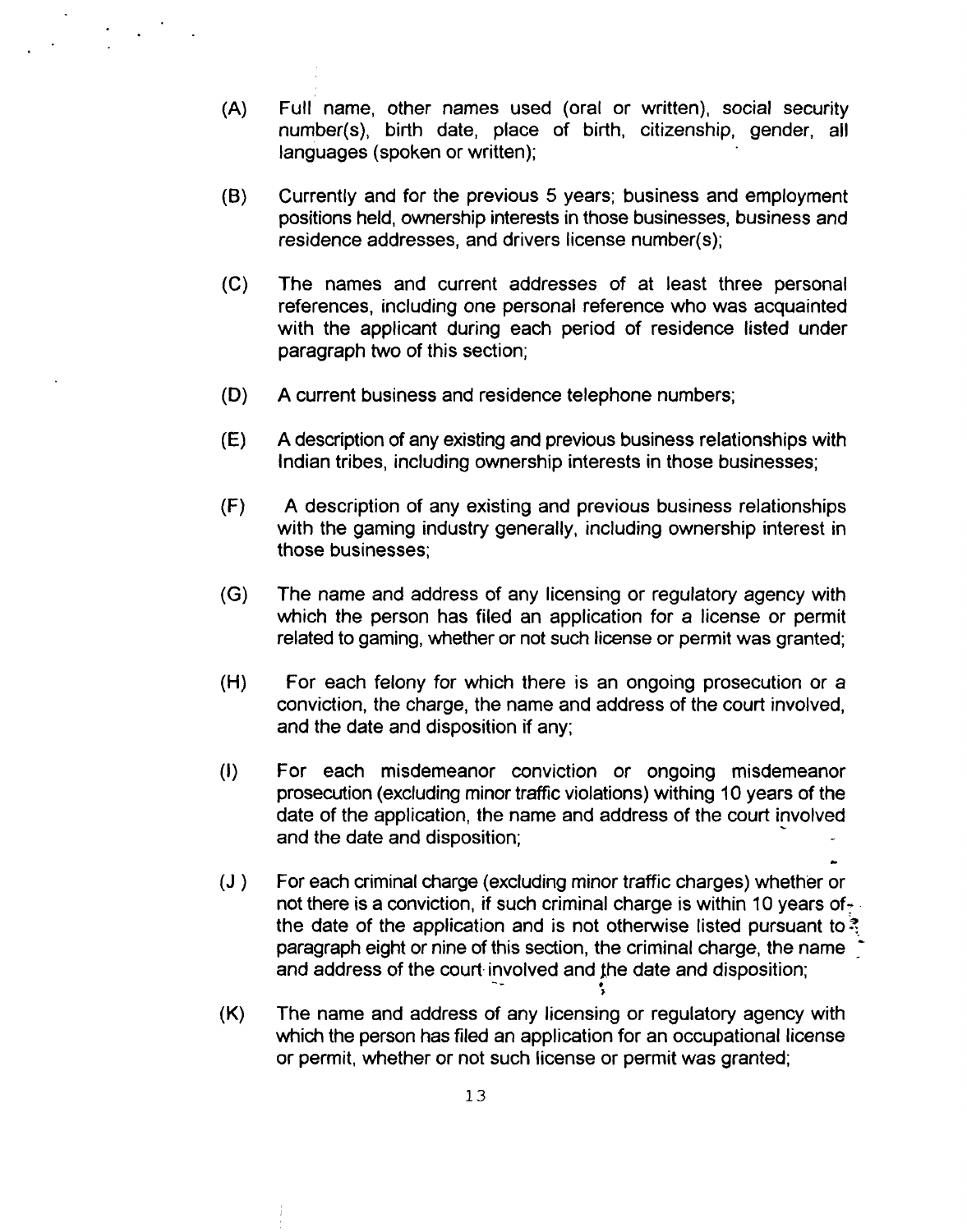- (L) A photograph;
- **(M** ) Any other information the Commission may deem relevant; and
- $(N)$  Fingerprints pursuant to procedures set out in Section 17-5-1 c (1).
- 2. Unsuitable persons. No person shall be eligible for employment in any gaming facility operated on the Flandreau Reservation if that person's prior activities, criminal record, reputation, habits or associations pose a threat to the public interest or to the effective regulation of gaming or creates or enhances the dangers of unsuitable, unfair or illegal practices, methods or activities in the conduct of gaming.
- 3. Verification of information. The Executive Secretary shall contact each person, agency or business listed in an application for gaming license and shall request verification, in writing, of Applicant's prior activities including criminal record, if any, as well as information regarding hislher reputation, habits and associations.
- 4. **Executive Secretary to compile information.** The Executive Secretary shall keep a file on each individual applicant and shall create a report a report to the Commission which shall contain the following information:
	- (A) Employment Application
	- (B) Gaming Licence Application
	- (C) Criminal History Report
	- (D) A list of potential problems in the application or any report.
	- (E) A report of any disqualifying information.

(F) Narratives of all communication with applicant's personal and business references.

**5.** Completed applications, The Executive Secretary shall review all reports including the background investigations and shall either approve the reports or return them for further investigation. Upon a determination by the Secretary that the application file is complete, the Secretary shall forward the completed file and all pertinent documentation to the Commission for final determination of suitability for employment.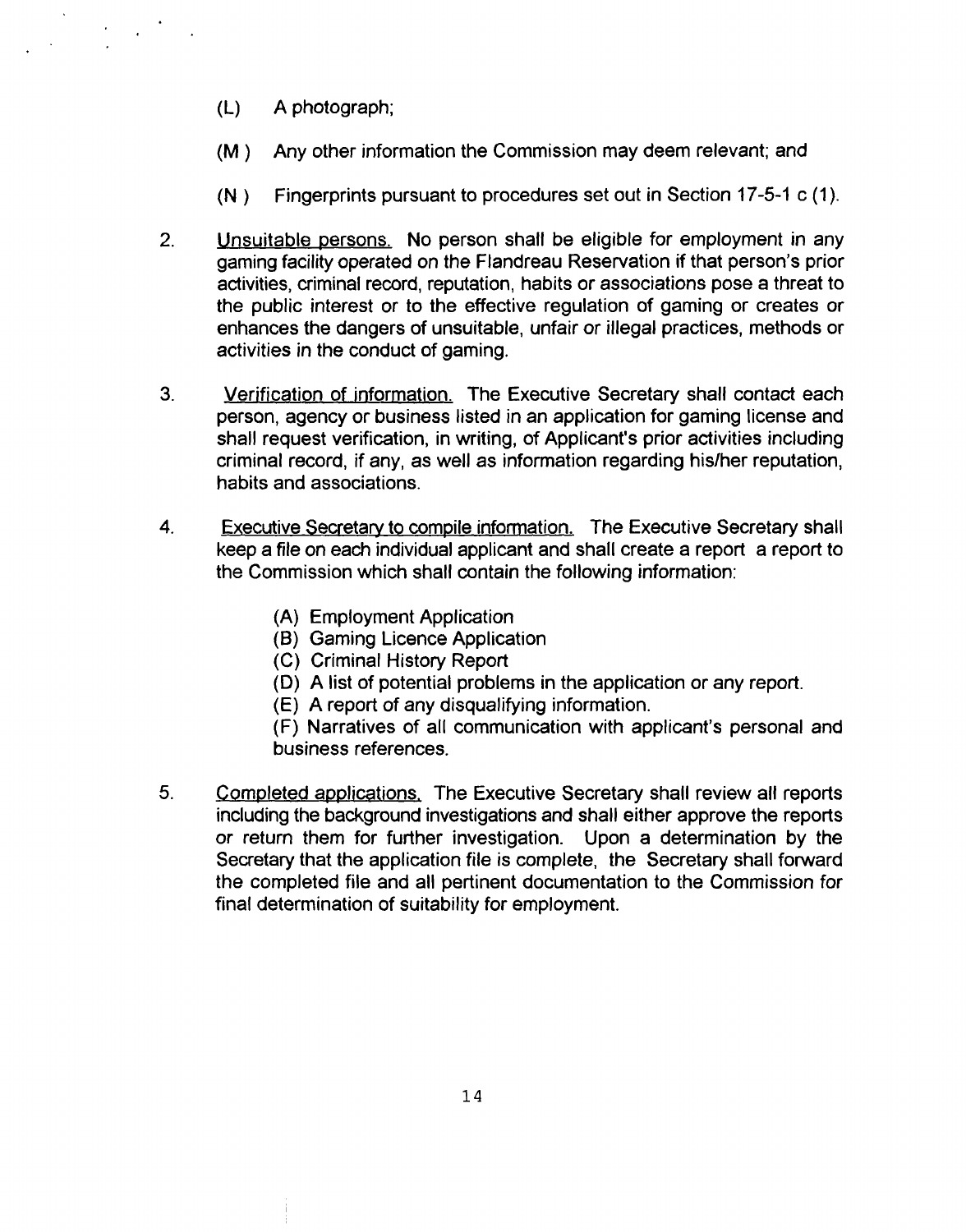- **6.** NlGC approval. Upon a determination by the Commission, that the applicant is suitable for employment and prior to issuing a license, the Commission shall forward an investigative report to the National Indian Gaming Commission, pursuant to Title 25, Code of Federal Regulation, **5**  556.5 for final approval. The investigative report shall include all of the following:
	- (A) Steps taken in conducting a background investigation;
	- **(6)** Results obtained.
	- (C) Conclusions reached, and
	- (D) The bases for those conclusions.
- **7.** Unsuitable Applicants: If the Tribe does not license an applicant, the Secretary shall forward a report to the NlGC stating said decision and may forward copies of its investigative report (if any.)

# **CHAPTER 5 LICENSES**

**Section 17-4-1. License Revocable.** Any license issued under this Ordinance is revocable and no person holding a license acquires any vested right in such license.

- 1. License revocation. A license may be revoked upon a finding by the Commission of a violation of the Gaming Ordinance or gaming regulations. A person holding a license shall be notified that revocation of his license is being considered by the Commission. The license holder may, upon such notice, request an informal hearing before the Commission prior to the revocation of his license. Any disciplinary action, including the suspension or revocation of a gaming license, shall comply with provisions of Chapter 10, Disciplinary Proceedings, of the Gaming Commission Rules and Regulations.
	- (A) Notice. Notice, when required by this Ordinance, shall be, given by registered mail and shall be deemed complete when  $\ddot{\cdot}$ . placed in the U.S. Mail, postage prepaid.

**I** 

- - **<sup>c</sup>**

**Section 17-5-2. License Non-transferable.** No license issued pursuant to this Ordinance may be transferred.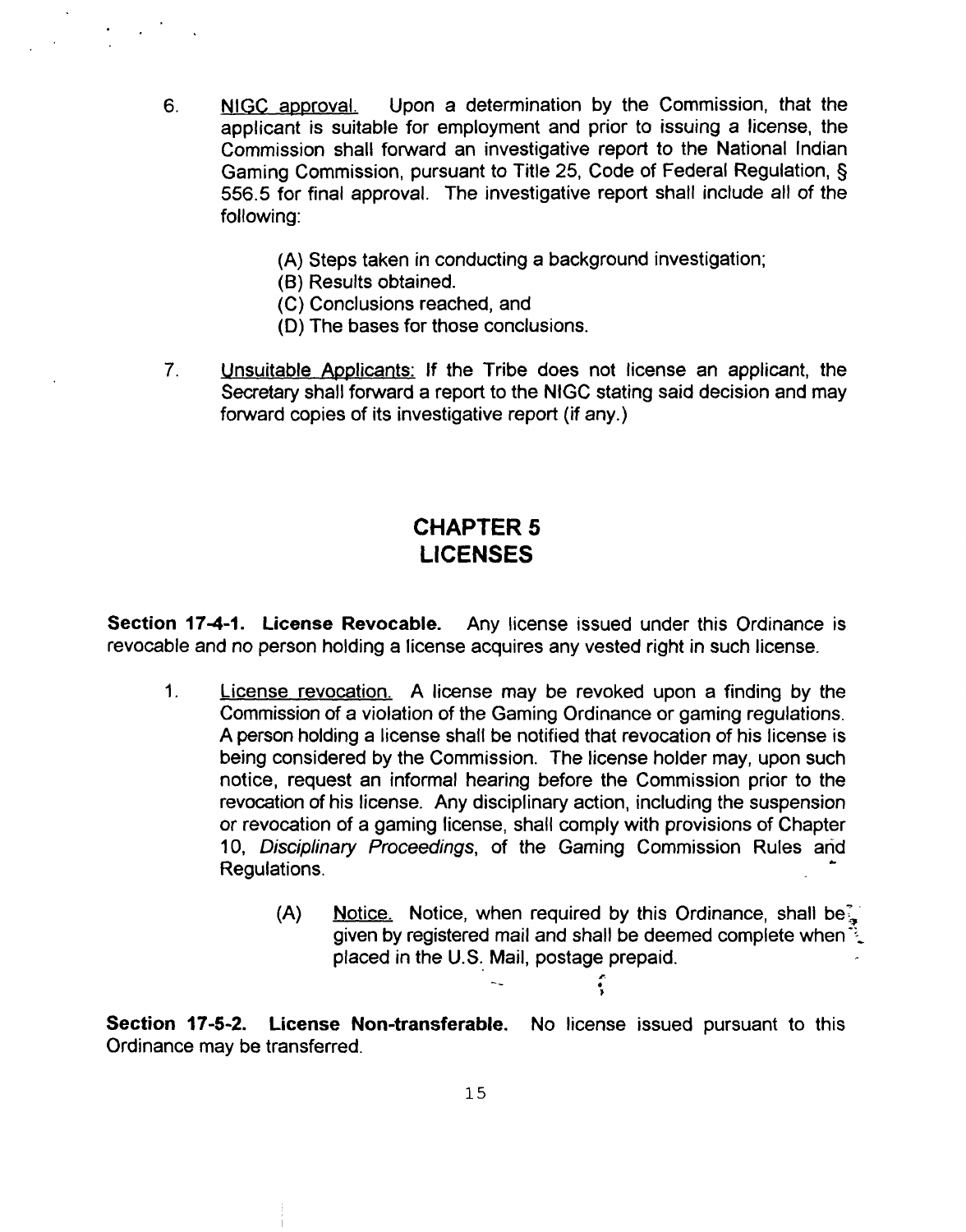**Section 17-53. Types of Licenses and Applicable Fees.** The Commission may issue five (5) license types and the following fees shall be applicable:

- 1. Slot Machine Operator: An annual fee of one hundred dollars (\$100.00), renewable on each July Ist, shall entitle the licensee to operate an unspecified number of slot machines on the Flandreau Santee Sioux Reservation on the licensed premises and subject to the ordinances and regulations of the Tribe and the Commission.
- **2.** Card Game Operator: An annual fee of one hundred dollars (\$100.00), renewable on each July 1st, shall entitle the licensee to operate an unspecified number of card tables on the Flandreau Santee Sioux Reservation on the licensed premises and subject to the ordinances and regulations of the Tribe and the Commission.
- **3.** Video Lottery Machine Operator; An annual fee of one hundred dollars (\$100.00), renewable each July 1st, shall entitle the licensee to operate an unspecified number of video lottery machines on the Flandreau Santee Sioux Reservation on the licensed premises and subject to the ordinances and regulations of the Tribe and the Commission.
- **4.** Emplovee License: An annual fee of twenty-five dollars (\$25.00), renewable each July Ist, shall entitle the licensee to be employed in the gaming portion of a gaming operation conducted on the licensed premises on the Flandreau Santee Sioux Reservation and subject to the ordinances and regulations of the Tribe and the Commission.
- 5. **Key Employee License:** An annual fee of one hundred dollars (\$100.00), renewable each July Ist, shall entitle the licensee to perform duties as an executive, employee or agent of a gaming licensee who may exercise significant influence over decisions made regarding any part of the operation of a gaming facility on the Flandreau Santee Sioux Reservation and subject to the ordinances and regulations of the Tribe and the Commission.

**Section 17-54. Penalties for Violation of License Requirements.** Any person who, having been granted a license under this ordinance, fails to keep sufficient books and records to substantiate the receipts, expenses or uses resulting from limited card games and slot machines conducted under this ordinance, or who falsifies any books or records which relate to any transaction connected with the holding, operating, and conducting of any gaming activity, or who violates any of the provisions of this ordinance may be subject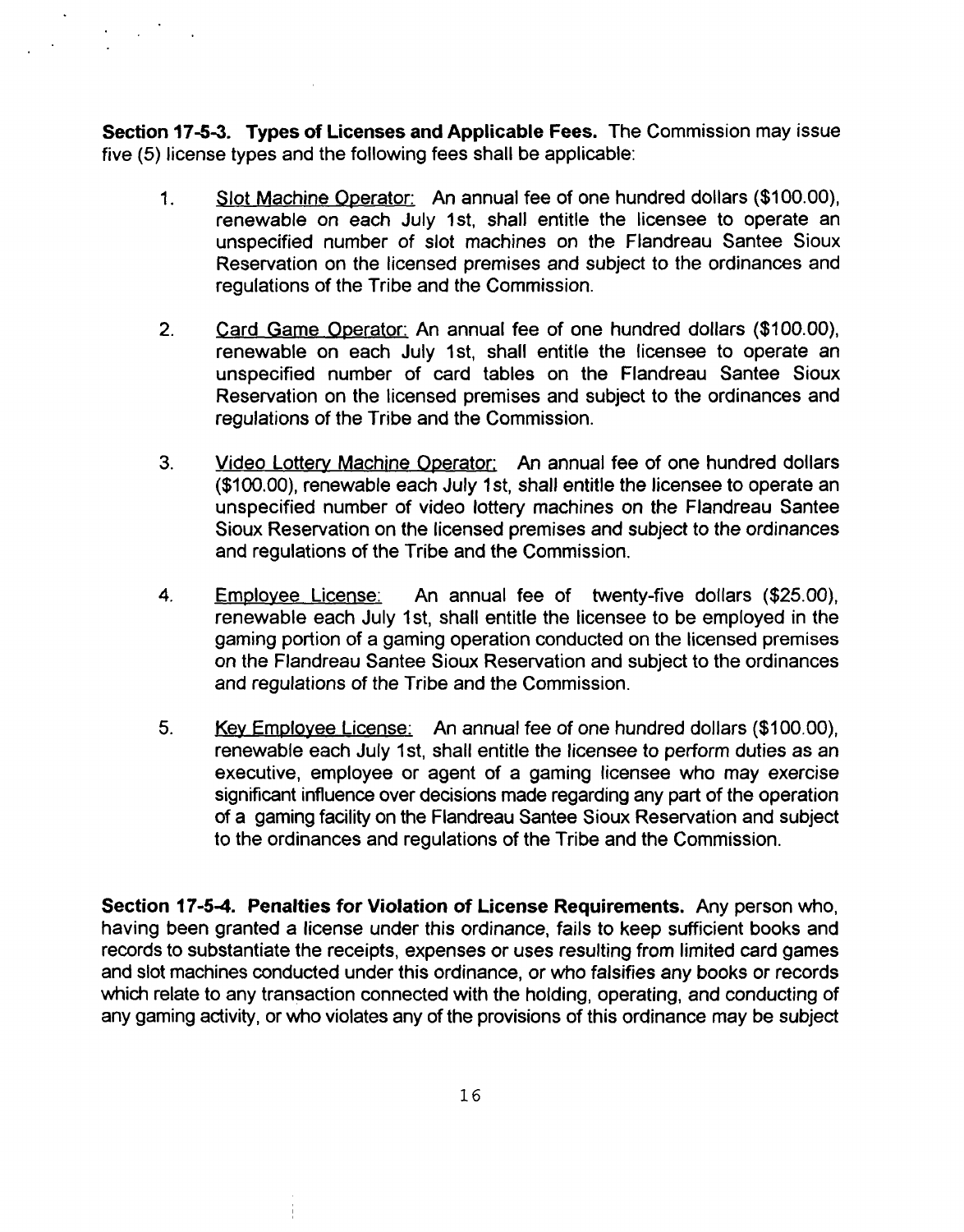to the revocation of said license and/or a fine pursuant to the Rules and Regulations of the Commission.

**Section 17-56. Licensing Facilities.** The Commission shall issue a separate operator's license for each place, facility, or location on Tribal lands where the Flandreau Santee Sioux Tribe elects to allow Class Ill gaming. No facility will be granted a license unless such facility is constructed, maintained and operated in a manner that adequately protects the environment and the public health and safety.

# **CHAPTER 6 REGULATION OF GAMING**

#### **Section 17-6-1. Requirements for Slot Machines.**

- 2. Security and Audit Specifications: All slot machines operated within the Flandreau Santee Sioux Reservation shall have the following security and audit specifications:
	- A. Microprocessor controlled;
	- **6.** Compatable to on-line data monitoring;
	- **C.** Internal locked enclosure for circuit board;
	- D. Able to continue game with no data loss after power failure;
	- **E.** Previous and current game data recall;
	- **F.** Random selection process that satisfies ninety-five percent (95%) confidence level using standard chi-squared, runs, and serial correlation tests;
	- **G.** Clearly displays applicable rules of play and payout schedule; **<sup>9</sup>**
	- -. **-3 H.** Displays an accurate set of non-volatile meters, in, out, drop, handle, ' and jackpot. **v**
- **2.** Minimum Pavback; The minimum payback value of one credit played on a slot machine shall be at least eighty percent of the value of the credit. No slot machine may be played by more han one person at a time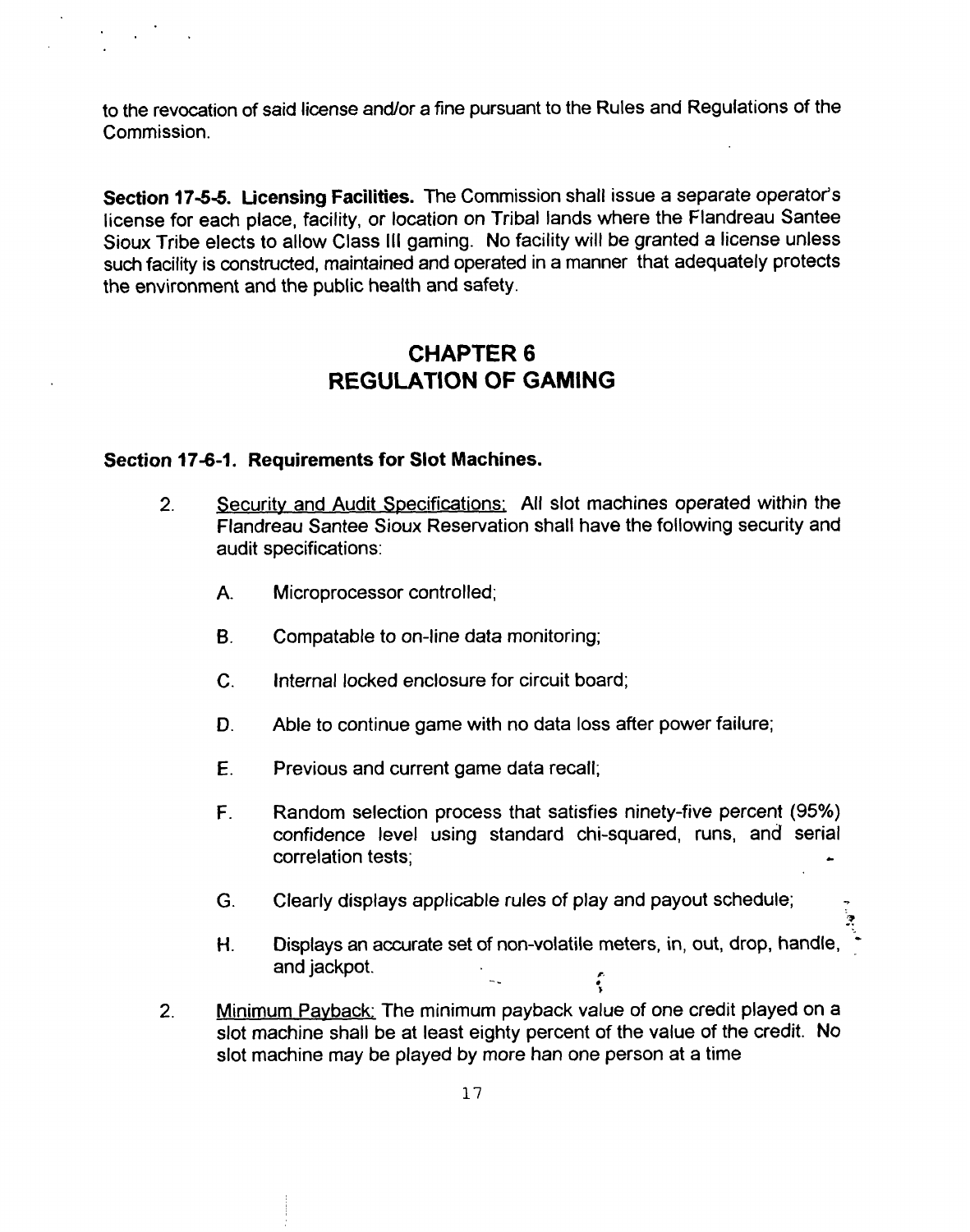**Section 17-6-2. Age Limit for Players.** Any participant in a card game, slot machine, or electronic gaming machine shall be twenty-one (21) years of age or older at the time of his/her participation.

**Section 17-64. Requirements for Persons Having Interest.** Any person, stockholder or officer in any corporation, or partner in any partnership who is a manufacturer, operator or retailer who is connected with the conduct of card games, slot machines and/or slot machines shall be:

- 1. A person of good character, honesty and integrity;
- 2. **A** person whose prior activities, criminal record, reputation, habits and associations do not pose a threat to the public interest of the Tribe or the gaming industry and do not create or enhance the dangers of unsuitable, unfair or illegal practices, methods and activities in the conduct of gaming or the carrying on of the business and financial arrangements incidental to the conduct of gaming;
- **3. A** person who has not been convicted of a felony in this or any other jurisdiction, unless ten (10) years have passed since satisfactory completion of the sentence or probation imposed by the court in each felony, has not been found to have violated the provisions of this Ordinance, and has not knowingly made **a** false statement of material facts to the Commission or its legal counsel.

**Section 17-64. Exclusion of Persons from Gaming Establishments.** The Commission shall have the authority to eject and/or exclude certain persons from licensed gaming establishments when the presence of said person poses a threat to the interest of the Flandreau Santee Sioux Tribe, the State of South Dakota or to licensed gaming.

- **1.** Criteria for exclusion, In making the determination for ejection or exclusion, the Commission may consider the following:
	- A. Prior conviction of a felony, **a** misdemeanor involving moral turpitude or a violation of the gaming laws of any tribe, state, the United States or any of its possessions or territories;
	- **B.** A violation, attempt to violate or conspiracy to violate the provisions of this chapter relating to the failure to disclose an interest in a